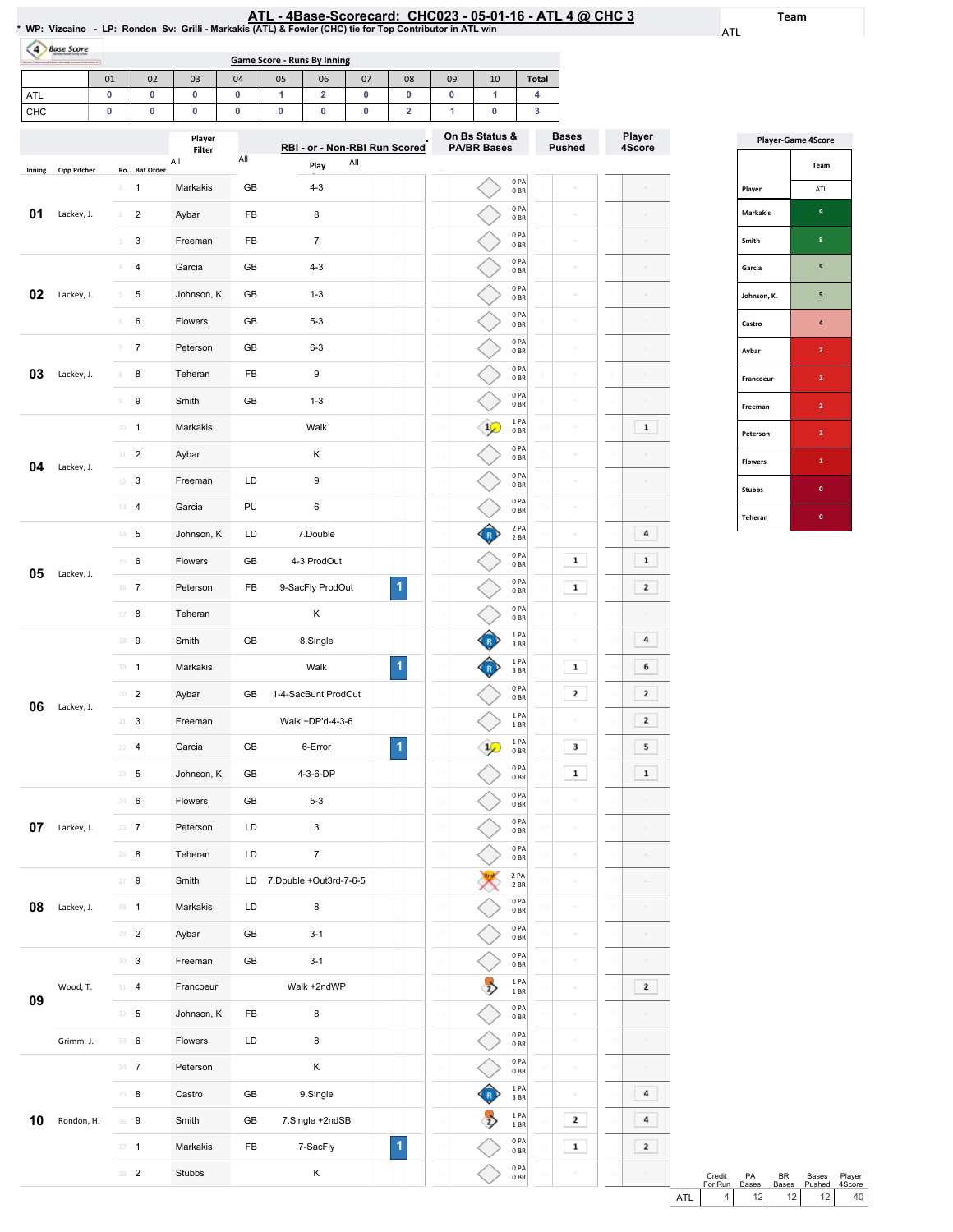# <u>CHC - 4Base-Scorecard: CHC023 - 05-01-16 - ATL 4 @ CHC 3</u><br>\* WP: Vizcaino - LP: Rondon Sv: Grilli - Markakis (ATL) & Fowler (CHC) tie for Top Contributor in ATL win \*

| $\sim$<br>AIL |  |  |  |  |  |  |
|---------------|--|--|--|--|--|--|
| CHC           |  |  |  |  |  |  |

|    |                         |               |            | RBI - or - Non-RBI Run Scored |                         | On Bs Status &<br><b>PA/BR Bases</b> | <b>Bases</b><br><b>Pushed</b> | Player<br>4Score |
|----|-------------------------|---------------|------------|-------------------------------|-------------------------|--------------------------------------|-------------------------------|------------------|
|    |                         |               |            |                               |                         |                                      |                               |                  |
|    | $\mathbf{1}$            | Fowler        | GB         | 6.Single +3rdSB               | $\overline{\mathbf{0}}$ | Ģ                                    |                               |                  |
|    | $\overline{2}$          | Heyward       | LD         | 1-3 ProdOut                   | $\overline{\mathbf{0}}$ | ◆                                    |                               |                  |
| 01 | 3                       | <b>Bryant</b> |            | Κ                             | 0                       | ♦                                    |                               |                  |
|    | $\overline{\mathbf{4}}$ | Rizzo         |            | Walk +2ndSB                   |                         | $\ddot{\bullet}$                     |                               |                  |
|    | 5                       | Zobrist       |            | Κ                             |                         | ♦                                    |                               |                  |
|    | 6                       | La Stella     | LD         | 8                             |                         | ♦                                    |                               |                  |
| 02 | $\overline{7}$          | Russell       |            | Κ                             |                         | ♦                                    |                               |                  |
|    | 8                       | Federowicz    | FB         | $\boldsymbol{7}$              |                         | ♦                                    |                               |                  |
|    | 9                       | Lackey        |            | Κ                             |                         | ♦                                    |                               |                  |
| 03 | $\mathbf{1}$            | Fowler        |            | Κ                             |                         | ♦                                    |                               |                  |
|    | $\overline{c}$          | Heyward       | GB         | $3 - 1$                       |                         | ♦                                    |                               |                  |
|    | 3                       | Bryant        |            | $\sf K$                       |                         | ◆                                    |                               |                  |
| 04 | 4                       | Rizzo         | GB         | 9.Single                      |                         | ♦                                    |                               |                  |
|    | 5                       | Zobrist       | FB         | 8                             |                         |                                      |                               |                  |
|    | 6                       | La Stella     | GB         | $4 - 3$                       |                         |                                      |                               |                  |
|    | $\overline{7}$          | Russell       | FB         | 9                             |                         |                                      |                               |                  |
| 05 | 8                       | Federowicz    | FB         | 8                             |                         |                                      |                               |                  |
|    | 9                       | Lackey        |            | Κ                             |                         |                                      |                               |                  |
|    | $\mathbf{1}$            | Fowler        | LD         | 8                             |                         |                                      |                               |                  |
| 06 | $\overline{2}$          | Heyward       | GB         | $4 - 3$                       |                         |                                      |                               |                  |
|    | 3                       | <b>Bryant</b> |            | Κ                             |                         |                                      |                               |                  |
|    | 4                       | Rizzo         | FB         | 8                             |                         |                                      |                               |                  |
| 07 | 5                       | Zobrist       | FB         | 8                             | $\bf{0}$                |                                      |                               |                  |
|    | 6                       | La Stella     |            | <b>HBP</b>                    | 0                       |                                      |                               |                  |
|    | $\boldsymbol{7}$        | Russell       |            | Κ                             | $\bf{0}$                |                                      |                               |                  |
|    | 8                       | Federowicz    | LD         | $\boldsymbol{7}$              | $\overline{0}$          |                                      |                               |                  |
|    | 9                       | Szczur        | GB         | 1.Single                      | $\boldsymbol{0}$        |                                      |                               |                  |
|    | $\mathbf{1}$            | Fowler        | LD         | 9.Double                      | $\overline{\mathbf{0}}$ |                                      |                               |                  |
| 08 | $\mathbf 2$             | Heyward       | GB         | 4-3 ProdOut                   | $\overline{\mathbf{1}}$ |                                      |                               |                  |
|    | $\mathbf{3}$            | Bryant        | LD         | 7.Single                      | 1                       |                                      |                               |                  |
|    | $\overline{4}$          | Rizzo         |            | Κ                             | 0                       |                                      |                               |                  |
|    | $\,$ 5 $\,$             | Zobrist       |            | Walk +3rd-E1-PO               | $\overline{\mathbf{0}}$ |                                      |                               |                  |
|    | $\bf 6$                 | La Stella     |            | Κ                             | $\overline{\mathbf{0}}$ |                                      |                               |                  |
| 09 | $\overline{7}$          | Russell       | GB         | 9.Single                      | $\overline{\mathbf{1}}$ |                                      |                               |                  |
|    | $\bf8$                  | Federowicz    | FB         | 8                             | $\bf{0}$                |                                      |                               |                  |
|    | $\boldsymbol{9}$        | Soler         | ${\sf GB}$ | $6 - 3$                       | $\overline{\mathbf{0}}$ |                                      |                               |                  |
|    | $\mathbf{1}$            | Fowler        | GB         | $6 - 3$                       | 0                       |                                      |                               |                  |
|    | $\overline{2}$          | Heyward       |            | Κ                             | $\boldsymbol{0}$        |                                      |                               |                  |
| 10 | $\mathbf{3}$            | Bryant        |            | Walk                          | 0                       |                                      |                               |                  |
|    | $\overline{\mathbf{4}}$ | Rizzo         | FB         | $\boldsymbol{7}$              | $\overline{\mathbf{0}}$ |                                      |                               |                  |



Credit PA BR Bases Player<br>
For Run Bases Bases Pushed 4Score<br>
CHC 3 11 11 7 32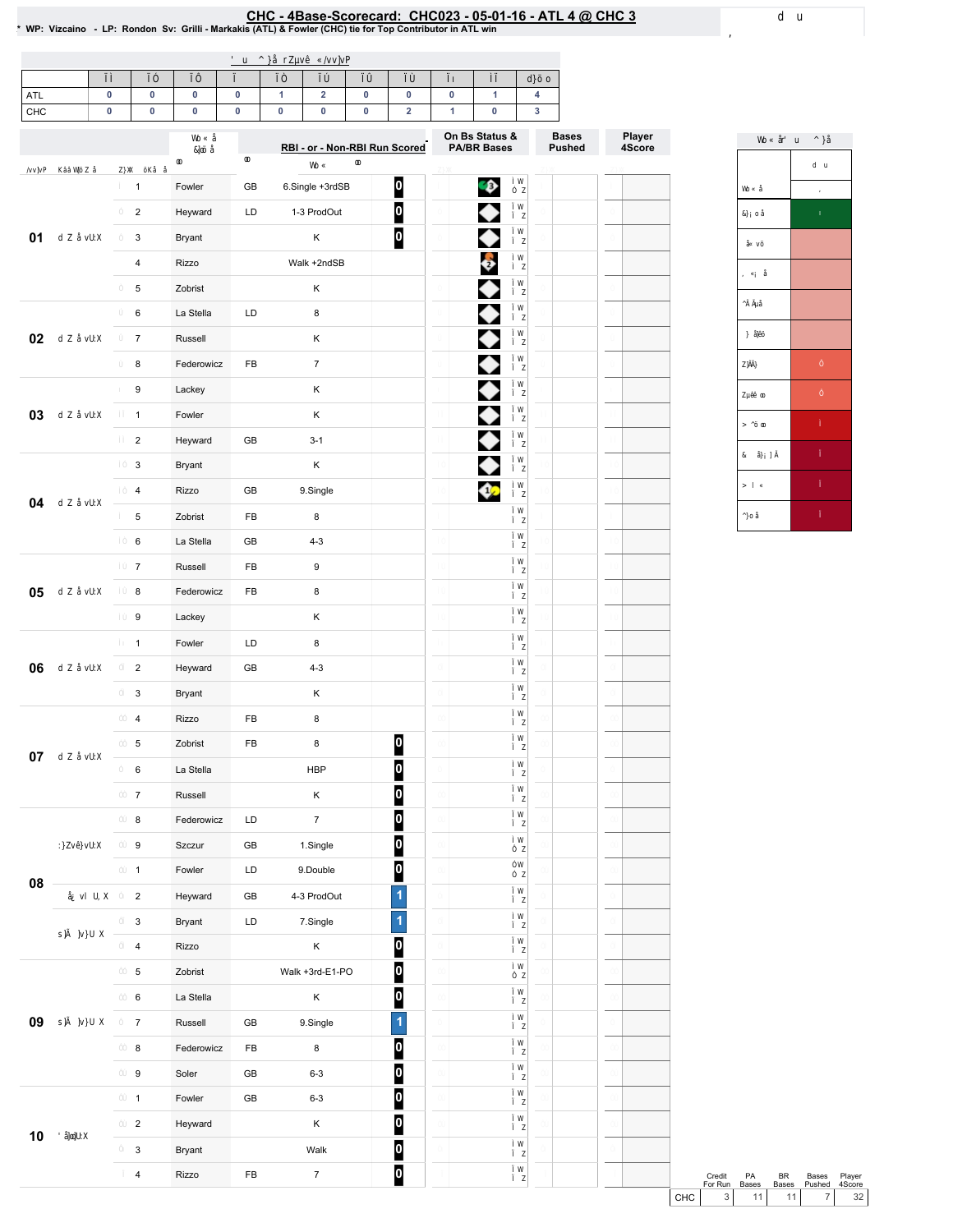<u>ATL - 4Base-Scorecard: CHC023 - 05-01-16 - ATL 4 @ CHC 3 مليحة ATL - 4Base-Scorecard: CHC023 - 05-01-16 - ATL<br>WP: Vizcaino - LP: Rondon Sv: Grilli - Markakis (ATL) & Fowler (CHC) tie for Top Contributor in ATL win </u>



|                 |            |          |                  | ATL - 4BaseScore - Player 4Score by Batting Order<br>CHC023 - 05-01-16 - ATL 4 @ CHC 3<br>WP: Vizcaino - LP: Rondon Sv: Grilli - Markakis (ATL) & Fowler (CHC) tie for Top Contributor in ATL win |                |                |                  |                      |                |                  |   |
|-----------------|------------|----------|------------------|---------------------------------------------------------------------------------------------------------------------------------------------------------------------------------------------------|----------------|----------------|------------------|----------------------|----------------|------------------|---|
|                 |            |          |                  |                                                                                                                                                                                                   |                |                | <b>Bat Order</b> |                      |                |                  |   |
| Player          | Team       | Position | $\mathbf{1}$     | $\overline{\mathbf{2}}$                                                                                                                                                                           | 3              | 4              | 5                | 6                    | $\overline{7}$ | 8                | 9 |
| <b>Markakis</b> | ATL        | RF       | $\boldsymbol{9}$ |                                                                                                                                                                                                   |                |                |                  |                      |                |                  |   |
| <b>Smith</b>    | <b>ATL</b> | CF       |                  |                                                                                                                                                                                                   |                |                |                  |                      |                |                  | 8 |
| Garcia          | ATL        | LF       |                  |                                                                                                                                                                                                   |                | $\sqrt{5}$     |                  |                      |                |                  |   |
| Johnson, K.     | ATL        | 2B       |                  |                                                                                                                                                                                                   |                |                | 5                |                      |                |                  |   |
| Castro          | ATL        | SS       |                  |                                                                                                                                                                                                   |                |                |                  |                      |                | $\boldsymbol{4}$ |   |
| Aybar           | ATL        | SS       |                  | $\overline{2}$                                                                                                                                                                                    |                |                |                  |                      |                |                  |   |
| Francoeur       | ATL        | LF-Dsub  |                  |                                                                                                                                                                                                   |                | $\overline{2}$ |                  |                      |                |                  |   |
| Freeman         | ATL        | 1B       |                  |                                                                                                                                                                                                   | $\overline{2}$ |                |                  |                      |                |                  |   |
| Peterson        | ATL        | 3B       |                  |                                                                                                                                                                                                   |                |                |                  |                      | $\overline{2}$ |                  |   |
| <b>Flowers</b>  | ATL        | C        |                  |                                                                                                                                                                                                   |                |                |                  | $\blacktriangleleft$ |                |                  |   |
| <b>Stubbs</b>   | ATL        | PH       |                  | $\mathbf 0$                                                                                                                                                                                       |                |                |                  |                      |                |                  |   |
| Teheran         | <b>ATL</b> | P        |                  |                                                                                                                                                                                                   |                |                |                  |                      |                | $\bullet$        |   |

|               |        |               |                         | WP: Vizcaino - LP: Rondon Sv: Grilli - Markakis (ATL) & Fowler (CHC) tie for Top Contributor in ATL win |                | ATL - 4Score Box - Player Totals<br>ΑIΙ |                     |                |                |                          |
|---------------|--------|---------------|-------------------------|---------------------------------------------------------------------------------------------------------|----------------|-----------------------------------------|---------------------|----------------|----------------|--------------------------|
| Player        |        | Team Position | Batting<br>Order<br>Nbr | Credit For Run                                                                                          | PA Bases       | <b>BR</b> Bases                         | <b>Bases Pushed</b> | Player 4Score  | Appearances    | <b>Productivity Rate</b> |
| Markakis      | ATL RF |               | 1                       | $\overline{2}$                                                                                          | 2              | 3                                       | 2                   | 9              | 5              | 1.800                    |
| Smith         | ATL CF |               | 9                       | 0                                                                                                       | 4              | 2                                       | 2                   | 8              | 4              | 2.000                    |
| Garcia        | ATL LF |               | $\overline{4}$          | 1                                                                                                       | $\mathbf{1}$   | $\mathbf 0$                             | 3                   | 5              | 3              | 1.667                    |
| Johnson, K.   | ATL 2B |               | 5                       | $\pmb{0}$                                                                                               | $\overline{2}$ | $\overline{c}$                          | $\mathbf{1}$        | 5              | 4              | 1.250                    |
| Castro        | ATL SS |               | 8                       | 0                                                                                                       |                | 3                                       | $\mathbf 0$         | $\overline{4}$ | $\mathbf{1}$   | 4.000                    |
| Aybar         | ATL SS |               | $\overline{2}$          | 0                                                                                                       | $\mathbf 0$    | $\mathbf 0$                             | 2                   | $\overline{2}$ | $\overline{4}$ | 0.500                    |
| Francoeur     |        | ATL LF-Dsub   | 4                       | 0                                                                                                       | $\mathbf{1}$   | $\mathbf{1}$                            | $\mathsf{O}\xspace$ | $\overline{2}$ | 1              | 2.000                    |
| Freeman       | ATL 1B |               | 3                       | 0                                                                                                       | $\mathbf{1}$   | $\mathbf{1}$                            | $\mathbf 0$         | $\overline{2}$ | $\overline{4}$ | 0.500                    |
| Peterson      | ATL 3B |               | $\overline{7}$          | 1                                                                                                       | 0              | $\mathbf 0$                             | $\mathbf{1}$        | $\overline{2}$ | 4              | 0.500                    |
| Flowers       | ATL C  |               | 6                       | $\mathbf 0$                                                                                             | $\mathbf 0$    | $\mathbf 0$                             | $\mathbf{1}$        | $\mathbf{1}$   | $\overline{4}$ | 0.250                    |
| Stubbs        | ATL PH |               | $\overline{2}$          | 0                                                                                                       | 0              | $\mathbf 0$                             | 0                   | 0              | 1              | 0.000                    |
| Teheran       | ATL P  |               | 8                       | 0                                                                                                       | $\mathbf 0$    | $\mathbf 0$                             | $\mathsf 0$         | $\mathbf 0$    | 3              | 0.000                    |
| <b>Totals</b> |        |               |                         | 4                                                                                                       | 12             | 12                                      | 12                  | 40             | 38             | 1.053                    |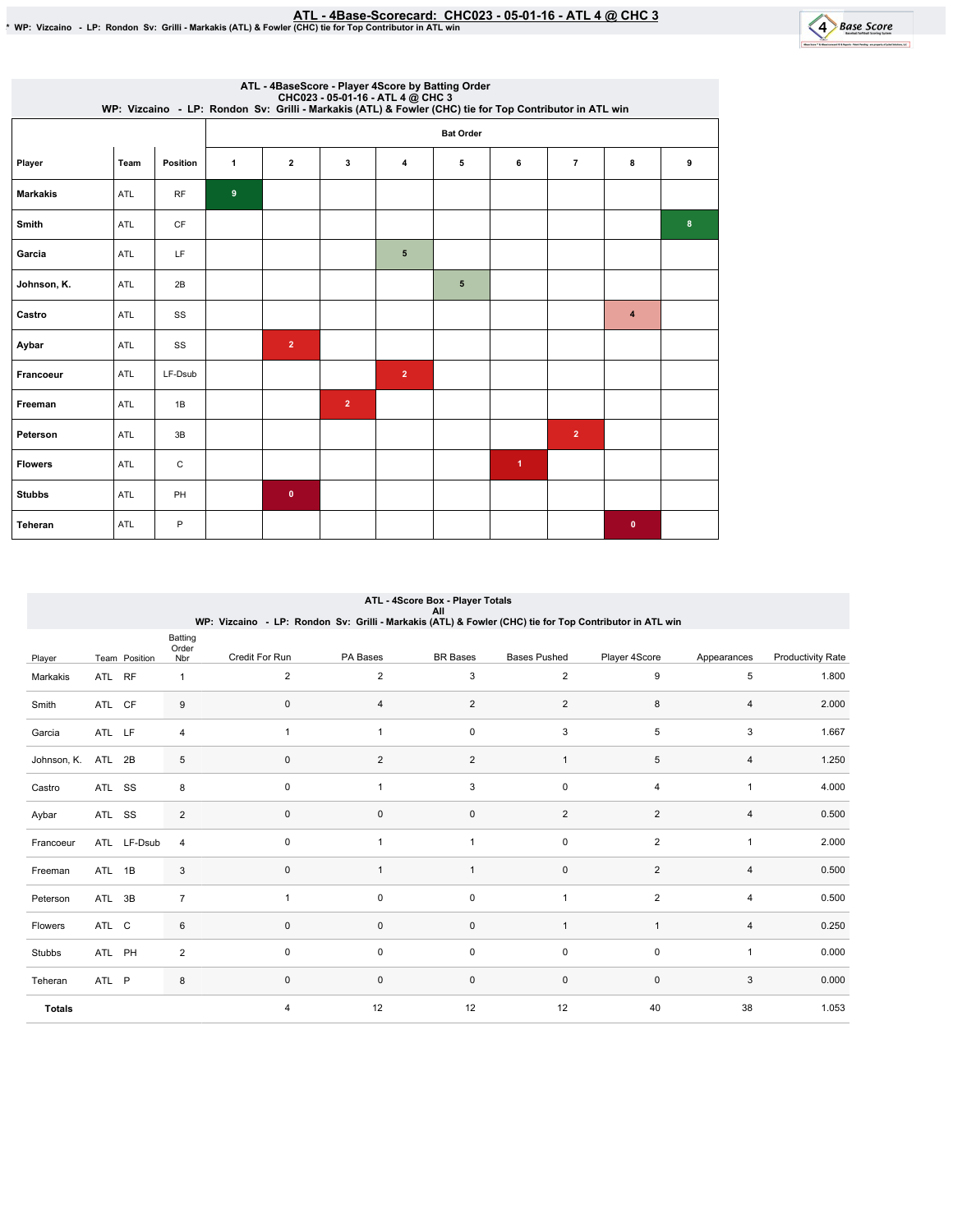EHC - 4Base-Scorecard: CHC023 - 05-01-16 - ATL 4 @ CHC 3 - 10 - \$ Fowler (CHC) tie for Top Contributor in ATL win<br>\* WP: Vizcaino - LP: Rondon Sv: Grilli - Markakis (ATL) & Fowler (CHC) tie for Top Contributor in ATL win



|                |      |             |              |                         |                |                         | CHC - 4BaseScore - Player 4Score by Batting Order<br>CHC023 - 05-01-16 - ATL 4 @ CHC 3<br>WP: Vizcaino - LP: Rondon Sv: Grilli - Markakis (ATL) & Fowler (CHC) tie for Top Contributor in ATL win |                      |                         |           |             |
|----------------|------|-------------|--------------|-------------------------|----------------|-------------------------|---------------------------------------------------------------------------------------------------------------------------------------------------------------------------------------------------|----------------------|-------------------------|-----------|-------------|
|                |      |             |              |                         |                |                         | <b>Bat Order</b>                                                                                                                                                                                  |                      |                         |           |             |
| Player         | Team | Position    | $\mathbf{1}$ | $\overline{\mathbf{2}}$ | 3              | 4                       | 5                                                                                                                                                                                                 | 6                    | $\overline{7}$          | 8         | 9           |
| Fowler         | CHC  | CF          | 9            |                         |                |                         |                                                                                                                                                                                                   |                      |                         |           |             |
| <b>Bryant</b>  | CHC  | LF          |              |                         | $\overline{4}$ |                         |                                                                                                                                                                                                   |                      |                         |           |             |
| Heyward        | CHC  | <b>RF</b>   |              | $\overline{4}$          |                |                         |                                                                                                                                                                                                   |                      |                         |           |             |
| <b>Szczur</b>  | CHC  | PH          |              |                         |                |                         |                                                                                                                                                                                                   |                      |                         |           | 4           |
| Zobrist        | CHC  | 2B          |              |                         |                |                         | 4                                                                                                                                                                                                 |                      |                         |           |             |
| Rizzo          | CHC  | 1B          |              |                         |                | $\overline{\mathbf{3}}$ |                                                                                                                                                                                                   |                      |                         |           |             |
| <b>Russell</b> | CHC  | SS          |              |                         |                |                         |                                                                                                                                                                                                   |                      | $\overline{\mathbf{3}}$ |           |             |
| La Stella      | CHC  | 3B          |              |                         |                |                         |                                                                                                                                                                                                   | $\blacktriangleleft$ |                         |           |             |
| Federowicz     | CHC  | $\mathbf C$ |              |                         |                |                         |                                                                                                                                                                                                   |                      |                         | $\bullet$ |             |
| Lackey         | CHC  | P           |              |                         |                |                         |                                                                                                                                                                                                   |                      |                         |           | $\mathbf 0$ |
| Soler          | CHC  | PH          |              |                         |                |                         |                                                                                                                                                                                                   |                      |                         |           | $\mathbf 0$ |

|               | CHC - 4Score Box - Player Totals<br>All<br>WP: Vizcaino - LP: Rondon Sv: Grilli - Markakis (ATL) & Fowler (CHC) tie for Top Contributor in ATL win |                         |                |                |                 |                     |                |                |                          |  |  |  |  |
|---------------|----------------------------------------------------------------------------------------------------------------------------------------------------|-------------------------|----------------|----------------|-----------------|---------------------|----------------|----------------|--------------------------|--|--|--|--|
| Player        | Team Position                                                                                                                                      | Batting<br>Order<br>Nbr | Credit For Run | PA Bases       | <b>BR</b> Bases | <b>Bases Pushed</b> | Player 4Score  | Appearances    | <b>Productivity Rate</b> |  |  |  |  |
| Fowler        | CHC CF                                                                                                                                             | $\mathbf{1}$            | $\mathbf 0$    | 3              | 4               | $\overline{2}$      | 9              | 5              | 1.800                    |  |  |  |  |
| Bryant        | CHC LF                                                                                                                                             | 3                       | $\overline{1}$ | $\overline{2}$ | $\pmb{0}$       | 1                   | 4              | 5              | 0.800                    |  |  |  |  |
| Heyward       | CHC RF                                                                                                                                             | $\overline{\mathbf{c}}$ | $\overline{1}$ | $\mathbf 0$    | $\mathbf 0$     | 3                   | 4              | 5              | 0.800                    |  |  |  |  |
| Szczur        | CHC PH                                                                                                                                             | 9                       | $\pmb{0}$      | $\overline{1}$ | 3               | $\pmb{0}$           | $\overline{4}$ | $\mathbf{1}$   | 4.000                    |  |  |  |  |
| Zobrist       | CHC 2B                                                                                                                                             | 5                       | $\mathbf 0$    |                | $\sqrt{3}$      | 0                   | $\overline{4}$ | 4              | 1.000                    |  |  |  |  |
| Rizzo         | CHC 1B                                                                                                                                             | 4                       | $\mathbf 0$    | $\overline{2}$ | $\mathbf{1}$    | $\pmb{0}$           | 3              | 5              | 0.600                    |  |  |  |  |
| Russell       | CHC SS                                                                                                                                             | $\overline{7}$          | 1              | 1              | $\pmb{0}$       | $\mathbf{1}$        | 3              | 4              | 0.750                    |  |  |  |  |
| La Stella     | CHC 3B                                                                                                                                             | 6                       | $\pmb{0}$      | 1              | $\pmb{0}$       | 0                   | $\overline{1}$ | 4              | 0.250                    |  |  |  |  |
| Federowicz    | CHC C                                                                                                                                              | 8                       | $\mathbf 0$    | $\mathbf 0$    | $\mathbf 0$     | $\pmb{0}$           | $\mathbf 0$    | 4              | 0.000                    |  |  |  |  |
| Lackey        | CHC P                                                                                                                                              | 9                       | $\pmb{0}$      | 0              | $\mathbf 0$     | $\pmb{0}$           | $\mathbf 0$    | $\overline{2}$ | 0.000                    |  |  |  |  |
| Soler         | CHC PH                                                                                                                                             | 9                       | $\mathbf 0$    | 0              | $\mathsf 0$     | 0                   | 0              | $\mathbf{1}$   | 0.000                    |  |  |  |  |
| <b>Totals</b> |                                                                                                                                                    |                         | 3              | 11             | 11              | $\overline{7}$      | 32             | 40             | 0.800                    |  |  |  |  |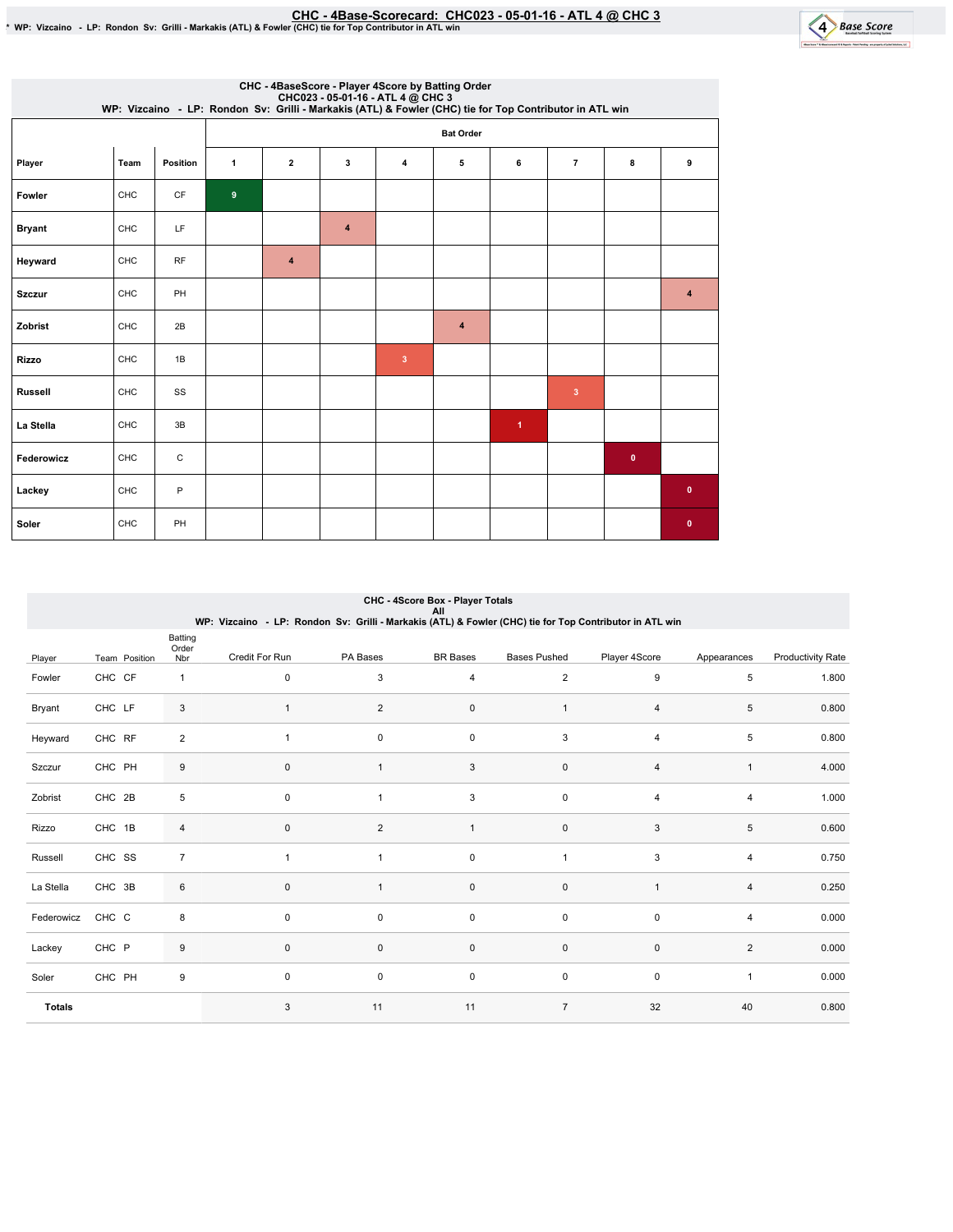|                  |                                                                                                                                                                                                                                                                                                                                                                                                                                                                                                                                                                                                                                                                                                                                                                                                                                                                                                                                                                                                                                                                                                                                                                                                                                                                                                                                                                                                                                                                                                                                                                                                                                                                                                                                                                                                                                                                                                                                                                                                                                                                                                                                                                                                                                                                                                                                                                                                                                                                                                                                                                                                                                                                                                                                                                                                                                                                                                                                                                                                                                                                                                                                                                                                                                                                                                                                                                                                                                                                                                                 |             |                        |                      |                     |                     |                 |                          | <b>Base Score</b>                                                                                                        |
|------------------|-----------------------------------------------------------------------------------------------------------------------------------------------------------------------------------------------------------------------------------------------------------------------------------------------------------------------------------------------------------------------------------------------------------------------------------------------------------------------------------------------------------------------------------------------------------------------------------------------------------------------------------------------------------------------------------------------------------------------------------------------------------------------------------------------------------------------------------------------------------------------------------------------------------------------------------------------------------------------------------------------------------------------------------------------------------------------------------------------------------------------------------------------------------------------------------------------------------------------------------------------------------------------------------------------------------------------------------------------------------------------------------------------------------------------------------------------------------------------------------------------------------------------------------------------------------------------------------------------------------------------------------------------------------------------------------------------------------------------------------------------------------------------------------------------------------------------------------------------------------------------------------------------------------------------------------------------------------------------------------------------------------------------------------------------------------------------------------------------------------------------------------------------------------------------------------------------------------------------------------------------------------------------------------------------------------------------------------------------------------------------------------------------------------------------------------------------------------------------------------------------------------------------------------------------------------------------------------------------------------------------------------------------------------------------------------------------------------------------------------------------------------------------------------------------------------------------------------------------------------------------------------------------------------------------------------------------------------------------------------------------------------------------------------------------------------------------------------------------------------------------------------------------------------------------------------------------------------------------------------------------------------------------------------------------------------------------------------------------------------------------------------------------------------------------------------------------------------------------------------------------------------------|-------------|------------------------|----------------------|---------------------|---------------------|-----------------|--------------------------|--------------------------------------------------------------------------------------------------------------------------|
| <b>Bat Order</b> |                                                                                                                                                                                                                                                                                                                                                                                                                                                                                                                                                                                                                                                                                                                                                                                                                                                                                                                                                                                                                                                                                                                                                                                                                                                                                                                                                                                                                                                                                                                                                                                                                                                                                                                                                                                                                                                                                                                                                                                                                                                                                                                                                                                                                                                                                                                                                                                                                                                                                                                                                                                                                                                                                                                                                                                                                                                                                                                                                                                                                                                                                                                                                                                                                                                                                                                                                                                                                                                                                                                 | Inning      |                        |                      |                     | PA Bases            |                 | <b>Bases Pushed</b>      | Player 4Score                                                                                                            |
|                  |                                                                                                                                                                                                                                                                                                                                                                                                                                                                                                                                                                                                                                                                                                                                                                                                                                                                                                                                                                                                                                                                                                                                                                                                                                                                                                                                                                                                                                                                                                                                                                                                                                                                                                                                                                                                                                                                                                                                                                                                                                                                                                                                                                                                                                                                                                                                                                                                                                                                                                                                                                                                                                                                                                                                                                                                                                                                                                                                                                                                                                                                                                                                                                                                                                                                                                                                                                                                                                                                                                                 | 01          | $4 - 3$                |                      | $\mathsf{O}\xspace$ | $\mathsf{O}\xspace$ | 0               | $\mathsf{O}\xspace$      | $\mathbf 0$                                                                                                              |
|                  |                                                                                                                                                                                                                                                                                                                                                                                                                                                                                                                                                                                                                                                                                                                                                                                                                                                                                                                                                                                                                                                                                                                                                                                                                                                                                                                                                                                                                                                                                                                                                                                                                                                                                                                                                                                                                                                                                                                                                                                                                                                                                                                                                                                                                                                                                                                                                                                                                                                                                                                                                                                                                                                                                                                                                                                                                                                                                                                                                                                                                                                                                                                                                                                                                                                                                                                                                                                                                                                                                                                 | 04          | Walk                   | Left on 1st          | $\mathbf 0$         | $\mathbf{1}$        | 0               | $\mathsf 0$              | 1                                                                                                                        |
| $\mathbf{1}$     |                                                                                                                                                                                                                                                                                                                                                                                                                                                                                                                                                                                                                                                                                                                                                                                                                                                                                                                                                                                                                                                                                                                                                                                                                                                                                                                                                                                                                                                                                                                                                                                                                                                                                                                                                                                                                                                                                                                                                                                                                                                                                                                                                                                                                                                                                                                                                                                                                                                                                                                                                                                                                                                                                                                                                                                                                                                                                                                                                                                                                                                                                                                                                                                                                                                                                                                                                                                                                                                                                                                 | 06          | Walk                   |                      | $\mathbf{1}$        | $\mathbf{1}$        | 3               | $\mathbf{1}$             | $\,6\,$                                                                                                                  |
|                  | WP: Vizcaino - LP: Rondon Sv: Grilli - Markakis (ATL) & Fowler (CHC) tie for Top Contributor in ATL win<br>Detail by Bat Order/Player<br>(4)<br>Player<br>Play Text<br><b>LOBStatus</b><br>Credit For Run<br><b>BR</b> Bases<br><b>Markakis</b><br>8<br>$\,0\,$<br>$\mathsf{O}\xspace$<br>0<br>${\bf 08}$<br>7-SacFly<br>$\mathbf 0$<br>$\mathsf{O}\xspace$<br>10<br>$\overline{1}$<br>$\overline{2}$<br>$\overline{2}$<br>$\overline{3}$<br><b>Player Totals</b><br>$\mathbf 0$<br>$\mathsf{O}\xspace$<br>0<br>8<br>01<br>Κ<br>$\mathsf{O}\xspace$<br>$\mathsf{O}\xspace$<br>$\,0\,$<br>04<br>1-4-SacBunt ProdOut<br>$\mathbf 0$<br>$\mathsf{O}\xspace$<br>0<br>06<br>Aybar<br>$3 - 1$<br>$\mathbf 0$<br>0<br>$\mathsf{O}\xspace$<br>08<br>$\underline{0}$<br><b>Player Totals</b><br>$\underline{0}$<br>$\underline{0}$<br>$\mathbb O$<br>$\mathsf{O}\xspace$<br>0<br>Κ<br>$10$<br><b>Stubbs</b><br>$\underline{0}$<br>$\underline{0}$<br>$\underline{0}$<br><b>Player Totals</b><br>$\overline{7}$<br>$\mathbf 0$<br>0<br>01<br>$\mathsf{O}\xspace$<br>9<br>$\mathbf 0$<br>$\mathbf 0$<br>0<br>04<br>Walk +DP'd-4-3-6<br>$\mathsf 0$<br>$\mathbf{1}$<br>Freeman<br>06<br>$\mathbf{1}$<br>$\mathbf 0$<br>$\mathsf{O}\xspace$<br>0<br>09<br>$3 - 1$<br>$\overline{0}$<br>$\overline{1}$<br><b>Player Totals</b><br>$\overline{1}$<br>0<br>$4 - 3$<br>$\boldsymbol{0}$<br>$\mathsf{O}\xspace$<br>02<br>6<br>$\,0\,$<br>$\mathsf{O}\xspace$<br>0<br>04<br>Garcia<br>$\mathbf{1}$<br>0<br>Left on 1st<br>$\overline{1}$<br>6-Error<br>06<br>$\underline{0}$<br><b>Player Totals</b><br>$\overline{1}$<br>$\overline{1}$<br>$\mathbf 0$<br>Left on 2nd<br>$09\,$<br>Walk +2ndWP<br>$\mathbf{1}$<br>1<br>Francoeur<br>$\underline{0}$<br>$\overline{1}$<br><b>Player Totals</b><br>$\overline{1}$<br>$1 - 3$<br>$\mathbf 0$<br>$\mathsf{O}\xspace$<br>0<br>02<br>$\sqrt{2}$<br>$\mathbf 0$<br>2<br>05<br>7.Double<br>$\mathsf{O}\xspace$<br>4-3-6-DP<br>$\mathsf 0$<br>$\mathsf{O}\xspace$<br>06<br>Johnson, K.<br>$09\,$<br>8<br>$\mathbf 0$<br>$\mathsf{O}\xspace$<br>0<br>$\overline{2}$<br>$\overline{2}$<br>$\underline{0}$<br><b>Player Totals</b><br>02<br>$5-3$<br>$\mathsf 0$<br>$\mathsf{O}\xspace$<br>$\mathsf{O}\xspace$<br>$\mathbb O$<br>$\mathsf{O}\xspace$<br>$\mathsf{O}\xspace$<br>4-3 ProdOut<br>05<br>$\mathsf 0$<br>$5 - 3$<br>$\,0\,$<br>$\mathsf{O}\xspace$<br>$07\,$<br>Flowers<br>8<br>$\mathsf{O}\xspace$<br>$\mathsf{O}\xspace$<br>$09\,$<br>$\mathsf{O}$<br><b>Player Totals</b><br>$\underline{0}$<br>$\underline{0}$<br>$\underline{0}$<br>$\mathsf 0$<br>$\mathsf{O}$<br>$\mathsf{O}\xspace$<br>$6 - 3$<br>03<br>9-SacFly ProdOut<br>0<br>$\mathbf{1}$<br>$\mathsf{O}\xspace$<br>05<br>$\mathbb O$<br>$\mathsf 0$<br>$07\,$<br>3<br>$\mathbf 0$<br>Peterson<br>Κ<br>$\mathsf 0$<br>$\mathsf 0$<br>$\mathsf{O}$<br>10<br>$\underline{0}$<br><b>Player Totals</b><br>$\overline{1}$<br>$\underline{0}$<br>$\mathbb O$<br>$\mathsf{O}$<br>0<br>03<br>9<br>Κ<br>05<br>$\mathsf 0$<br>$\mathsf{O}$<br>$\mathsf{O}\xspace$<br>Teheran<br>$\overline{7}$<br>$\mathbf 0$<br>$\mathsf{O}\xspace$<br>$07\,$<br>0<br>$\underline{0}$<br>$\underline{0}$<br>$\underline{0}$<br><b>Player Totals</b><br>$\ensuremath{\mathsf{3}}$<br>9.Single<br>$\mathsf 0$<br>10<br>$\mathbf{1}$<br>Castro<br>$\underline{3}$<br><b>Player Totals</b><br>$\underline{0}$<br>$\perp$<br>$\mathsf{O}\xspace$<br>$\mathsf 0$<br>$1 - 3$<br>$\mathsf 0$<br>03<br>8.Single<br>$\mathsf 0$<br>3<br>06<br>$\mathbf{1}$ | $\mathsf 0$ | $\mathbf 0$            |                      |                     |                     |                 |                          |                                                                                                                          |
|                  |                                                                                                                                                                                                                                                                                                                                                                                                                                                                                                                                                                                                                                                                                                                                                                                                                                                                                                                                                                                                                                                                                                                                                                                                                                                                                                                                                                                                                                                                                                                                                                                                                                                                                                                                                                                                                                                                                                                                                                                                                                                                                                                                                                                                                                                                                                                                                                                                                                                                                                                                                                                                                                                                                                                                                                                                                                                                                                                                                                                                                                                                                                                                                                                                                                                                                                                                                                                                                                                                                                                 |             |                        |                      |                     |                     |                 | $\mathbf{1}$             | $\sqrt{2}$                                                                                                               |
|                  |                                                                                                                                                                                                                                                                                                                                                                                                                                                                                                                                                                                                                                                                                                                                                                                                                                                                                                                                                                                                                                                                                                                                                                                                                                                                                                                                                                                                                                                                                                                                                                                                                                                                                                                                                                                                                                                                                                                                                                                                                                                                                                                                                                                                                                                                                                                                                                                                                                                                                                                                                                                                                                                                                                                                                                                                                                                                                                                                                                                                                                                                                                                                                                                                                                                                                                                                                                                                                                                                                                                 |             |                        |                      |                     |                     |                 | $\overline{2}$           | $\overline{\partial}$                                                                                                    |
|                  |                                                                                                                                                                                                                                                                                                                                                                                                                                                                                                                                                                                                                                                                                                                                                                                                                                                                                                                                                                                                                                                                                                                                                                                                                                                                                                                                                                                                                                                                                                                                                                                                                                                                                                                                                                                                                                                                                                                                                                                                                                                                                                                                                                                                                                                                                                                                                                                                                                                                                                                                                                                                                                                                                                                                                                                                                                                                                                                                                                                                                                                                                                                                                                                                                                                                                                                                                                                                                                                                                                                 |             |                        |                      |                     |                     |                 | $\mathbf 0$              |                                                                                                                          |
|                  |                                                                                                                                                                                                                                                                                                                                                                                                                                                                                                                                                                                                                                                                                                                                                                                                                                                                                                                                                                                                                                                                                                                                                                                                                                                                                                                                                                                                                                                                                                                                                                                                                                                                                                                                                                                                                                                                                                                                                                                                                                                                                                                                                                                                                                                                                                                                                                                                                                                                                                                                                                                                                                                                                                                                                                                                                                                                                                                                                                                                                                                                                                                                                                                                                                                                                                                                                                                                                                                                                                                 |             |                        |                      |                     |                     |                 | $\mathsf{O}\xspace$      |                                                                                                                          |
|                  |                                                                                                                                                                                                                                                                                                                                                                                                                                                                                                                                                                                                                                                                                                                                                                                                                                                                                                                                                                                                                                                                                                                                                                                                                                                                                                                                                                                                                                                                                                                                                                                                                                                                                                                                                                                                                                                                                                                                                                                                                                                                                                                                                                                                                                                                                                                                                                                                                                                                                                                                                                                                                                                                                                                                                                                                                                                                                                                                                                                                                                                                                                                                                                                                                                                                                                                                                                                                                                                                                                                 |             |                        |                      |                     |                     |                 | $\overline{c}$           |                                                                                                                          |
| $\sqrt{2}$       |                                                                                                                                                                                                                                                                                                                                                                                                                                                                                                                                                                                                                                                                                                                                                                                                                                                                                                                                                                                                                                                                                                                                                                                                                                                                                                                                                                                                                                                                                                                                                                                                                                                                                                                                                                                                                                                                                                                                                                                                                                                                                                                                                                                                                                                                                                                                                                                                                                                                                                                                                                                                                                                                                                                                                                                                                                                                                                                                                                                                                                                                                                                                                                                                                                                                                                                                                                                                                                                                                                                 |             |                        |                      |                     |                     |                 | $\mathbf 0$              |                                                                                                                          |
|                  |                                                                                                                                                                                                                                                                                                                                                                                                                                                                                                                                                                                                                                                                                                                                                                                                                                                                                                                                                                                                                                                                                                                                                                                                                                                                                                                                                                                                                                                                                                                                                                                                                                                                                                                                                                                                                                                                                                                                                                                                                                                                                                                                                                                                                                                                                                                                                                                                                                                                                                                                                                                                                                                                                                                                                                                                                                                                                                                                                                                                                                                                                                                                                                                                                                                                                                                                                                                                                                                                                                                 |             |                        |                      |                     |                     |                 | $\underline{2}$          |                                                                                                                          |
|                  |                                                                                                                                                                                                                                                                                                                                                                                                                                                                                                                                                                                                                                                                                                                                                                                                                                                                                                                                                                                                                                                                                                                                                                                                                                                                                                                                                                                                                                                                                                                                                                                                                                                                                                                                                                                                                                                                                                                                                                                                                                                                                                                                                                                                                                                                                                                                                                                                                                                                                                                                                                                                                                                                                                                                                                                                                                                                                                                                                                                                                                                                                                                                                                                                                                                                                                                                                                                                                                                                                                                 |             |                        |                      |                     |                     |                 | $\mathsf{O}\xspace$      |                                                                                                                          |
|                  |                                                                                                                                                                                                                                                                                                                                                                                                                                                                                                                                                                                                                                                                                                                                                                                                                                                                                                                                                                                                                                                                                                                                                                                                                                                                                                                                                                                                                                                                                                                                                                                                                                                                                                                                                                                                                                                                                                                                                                                                                                                                                                                                                                                                                                                                                                                                                                                                                                                                                                                                                                                                                                                                                                                                                                                                                                                                                                                                                                                                                                                                                                                                                                                                                                                                                                                                                                                                                                                                                                                 |             |                        |                      |                     |                     |                 | $\underline{0}$          |                                                                                                                          |
|                  |                                                                                                                                                                                                                                                                                                                                                                                                                                                                                                                                                                                                                                                                                                                                                                                                                                                                                                                                                                                                                                                                                                                                                                                                                                                                                                                                                                                                                                                                                                                                                                                                                                                                                                                                                                                                                                                                                                                                                                                                                                                                                                                                                                                                                                                                                                                                                                                                                                                                                                                                                                                                                                                                                                                                                                                                                                                                                                                                                                                                                                                                                                                                                                                                                                                                                                                                                                                                                                                                                                                 |             |                        |                      |                     |                     |                 | $\mathsf 0$              |                                                                                                                          |
|                  |                                                                                                                                                                                                                                                                                                                                                                                                                                                                                                                                                                                                                                                                                                                                                                                                                                                                                                                                                                                                                                                                                                                                                                                                                                                                                                                                                                                                                                                                                                                                                                                                                                                                                                                                                                                                                                                                                                                                                                                                                                                                                                                                                                                                                                                                                                                                                                                                                                                                                                                                                                                                                                                                                                                                                                                                                                                                                                                                                                                                                                                                                                                                                                                                                                                                                                                                                                                                                                                                                                                 |             |                        |                      |                     |                     |                 | $\mathsf 0$              |                                                                                                                          |
| 3                |                                                                                                                                                                                                                                                                                                                                                                                                                                                                                                                                                                                                                                                                                                                                                                                                                                                                                                                                                                                                                                                                                                                                                                                                                                                                                                                                                                                                                                                                                                                                                                                                                                                                                                                                                                                                                                                                                                                                                                                                                                                                                                                                                                                                                                                                                                                                                                                                                                                                                                                                                                                                                                                                                                                                                                                                                                                                                                                                                                                                                                                                                                                                                                                                                                                                                                                                                                                                                                                                                                                 |             |                        |                      |                     |                     |                 | $\mathbf 0$              |                                                                                                                          |
|                  |                                                                                                                                                                                                                                                                                                                                                                                                                                                                                                                                                                                                                                                                                                                                                                                                                                                                                                                                                                                                                                                                                                                                                                                                                                                                                                                                                                                                                                                                                                                                                                                                                                                                                                                                                                                                                                                                                                                                                                                                                                                                                                                                                                                                                                                                                                                                                                                                                                                                                                                                                                                                                                                                                                                                                                                                                                                                                                                                                                                                                                                                                                                                                                                                                                                                                                                                                                                                                                                                                                                 |             |                        |                      |                     |                     |                 | $\mathsf 0$              |                                                                                                                          |
|                  |                                                                                                                                                                                                                                                                                                                                                                                                                                                                                                                                                                                                                                                                                                                                                                                                                                                                                                                                                                                                                                                                                                                                                                                                                                                                                                                                                                                                                                                                                                                                                                                                                                                                                                                                                                                                                                                                                                                                                                                                                                                                                                                                                                                                                                                                                                                                                                                                                                                                                                                                                                                                                                                                                                                                                                                                                                                                                                                                                                                                                                                                                                                                                                                                                                                                                                                                                                                                                                                                                                                 |             |                        |                      |                     |                     |                 | $\underline{0}$          |                                                                                                                          |
|                  |                                                                                                                                                                                                                                                                                                                                                                                                                                                                                                                                                                                                                                                                                                                                                                                                                                                                                                                                                                                                                                                                                                                                                                                                                                                                                                                                                                                                                                                                                                                                                                                                                                                                                                                                                                                                                                                                                                                                                                                                                                                                                                                                                                                                                                                                                                                                                                                                                                                                                                                                                                                                                                                                                                                                                                                                                                                                                                                                                                                                                                                                                                                                                                                                                                                                                                                                                                                                                                                                                                                 |             |                        |                      |                     |                     |                 | $\mathsf 0$              |                                                                                                                          |
|                  |                                                                                                                                                                                                                                                                                                                                                                                                                                                                                                                                                                                                                                                                                                                                                                                                                                                                                                                                                                                                                                                                                                                                                                                                                                                                                                                                                                                                                                                                                                                                                                                                                                                                                                                                                                                                                                                                                                                                                                                                                                                                                                                                                                                                                                                                                                                                                                                                                                                                                                                                                                                                                                                                                                                                                                                                                                                                                                                                                                                                                                                                                                                                                                                                                                                                                                                                                                                                                                                                                                                 |             |                        |                      |                     |                     |                 | $\mathsf 0$              |                                                                                                                          |
| $\overline{4}$   |                                                                                                                                                                                                                                                                                                                                                                                                                                                                                                                                                                                                                                                                                                                                                                                                                                                                                                                                                                                                                                                                                                                                                                                                                                                                                                                                                                                                                                                                                                                                                                                                                                                                                                                                                                                                                                                                                                                                                                                                                                                                                                                                                                                                                                                                                                                                                                                                                                                                                                                                                                                                                                                                                                                                                                                                                                                                                                                                                                                                                                                                                                                                                                                                                                                                                                                                                                                                                                                                                                                 |             |                        |                      |                     |                     |                 | 3                        |                                                                                                                          |
|                  |                                                                                                                                                                                                                                                                                                                                                                                                                                                                                                                                                                                                                                                                                                                                                                                                                                                                                                                                                                                                                                                                                                                                                                                                                                                                                                                                                                                                                                                                                                                                                                                                                                                                                                                                                                                                                                                                                                                                                                                                                                                                                                                                                                                                                                                                                                                                                                                                                                                                                                                                                                                                                                                                                                                                                                                                                                                                                                                                                                                                                                                                                                                                                                                                                                                                                                                                                                                                                                                                                                                 |             |                        |                      |                     |                     |                 | $\underline{3}$          |                                                                                                                          |
|                  |                                                                                                                                                                                                                                                                                                                                                                                                                                                                                                                                                                                                                                                                                                                                                                                                                                                                                                                                                                                                                                                                                                                                                                                                                                                                                                                                                                                                                                                                                                                                                                                                                                                                                                                                                                                                                                                                                                                                                                                                                                                                                                                                                                                                                                                                                                                                                                                                                                                                                                                                                                                                                                                                                                                                                                                                                                                                                                                                                                                                                                                                                                                                                                                                                                                                                                                                                                                                                                                                                                                 |             |                        |                      |                     |                     |                 | $\mathsf 0$              |                                                                                                                          |
|                  |                                                                                                                                                                                                                                                                                                                                                                                                                                                                                                                                                                                                                                                                                                                                                                                                                                                                                                                                                                                                                                                                                                                                                                                                                                                                                                                                                                                                                                                                                                                                                                                                                                                                                                                                                                                                                                                                                                                                                                                                                                                                                                                                                                                                                                                                                                                                                                                                                                                                                                                                                                                                                                                                                                                                                                                                                                                                                                                                                                                                                                                                                                                                                                                                                                                                                                                                                                                                                                                                                                                 |             |                        |                      |                     |                     |                 | $\underline{0}$          |                                                                                                                          |
|                  |                                                                                                                                                                                                                                                                                                                                                                                                                                                                                                                                                                                                                                                                                                                                                                                                                                                                                                                                                                                                                                                                                                                                                                                                                                                                                                                                                                                                                                                                                                                                                                                                                                                                                                                                                                                                                                                                                                                                                                                                                                                                                                                                                                                                                                                                                                                                                                                                                                                                                                                                                                                                                                                                                                                                                                                                                                                                                                                                                                                                                                                                                                                                                                                                                                                                                                                                                                                                                                                                                                                 |             |                        |                      |                     |                     |                 | $\mathsf 0$              |                                                                                                                          |
|                  |                                                                                                                                                                                                                                                                                                                                                                                                                                                                                                                                                                                                                                                                                                                                                                                                                                                                                                                                                                                                                                                                                                                                                                                                                                                                                                                                                                                                                                                                                                                                                                                                                                                                                                                                                                                                                                                                                                                                                                                                                                                                                                                                                                                                                                                                                                                                                                                                                                                                                                                                                                                                                                                                                                                                                                                                                                                                                                                                                                                                                                                                                                                                                                                                                                                                                                                                                                                                                                                                                                                 |             |                        |                      |                     |                     |                 | $\mathsf 0$              |                                                                                                                          |
| $\mathbf 5$      |                                                                                                                                                                                                                                                                                                                                                                                                                                                                                                                                                                                                                                                                                                                                                                                                                                                                                                                                                                                                                                                                                                                                                                                                                                                                                                                                                                                                                                                                                                                                                                                                                                                                                                                                                                                                                                                                                                                                                                                                                                                                                                                                                                                                                                                                                                                                                                                                                                                                                                                                                                                                                                                                                                                                                                                                                                                                                                                                                                                                                                                                                                                                                                                                                                                                                                                                                                                                                                                                                                                 |             |                        |                      |                     |                     |                 | $\mathbf{1}$             |                                                                                                                          |
|                  |                                                                                                                                                                                                                                                                                                                                                                                                                                                                                                                                                                                                                                                                                                                                                                                                                                                                                                                                                                                                                                                                                                                                                                                                                                                                                                                                                                                                                                                                                                                                                                                                                                                                                                                                                                                                                                                                                                                                                                                                                                                                                                                                                                                                                                                                                                                                                                                                                                                                                                                                                                                                                                                                                                                                                                                                                                                                                                                                                                                                                                                                                                                                                                                                                                                                                                                                                                                                                                                                                                                 |             |                        |                      |                     |                     |                 | $\mathsf 0$              |                                                                                                                          |
|                  |                                                                                                                                                                                                                                                                                                                                                                                                                                                                                                                                                                                                                                                                                                                                                                                                                                                                                                                                                                                                                                                                                                                                                                                                                                                                                                                                                                                                                                                                                                                                                                                                                                                                                                                                                                                                                                                                                                                                                                                                                                                                                                                                                                                                                                                                                                                                                                                                                                                                                                                                                                                                                                                                                                                                                                                                                                                                                                                                                                                                                                                                                                                                                                                                                                                                                                                                                                                                                                                                                                                 |             |                        |                      |                     |                     |                 | $\underline{\mathbf{1}}$ |                                                                                                                          |
|                  |                                                                                                                                                                                                                                                                                                                                                                                                                                                                                                                                                                                                                                                                                                                                                                                                                                                                                                                                                                                                                                                                                                                                                                                                                                                                                                                                                                                                                                                                                                                                                                                                                                                                                                                                                                                                                                                                                                                                                                                                                                                                                                                                                                                                                                                                                                                                                                                                                                                                                                                                                                                                                                                                                                                                                                                                                                                                                                                                                                                                                                                                                                                                                                                                                                                                                                                                                                                                                                                                                                                 |             |                        |                      |                     |                     |                 | $\mathsf 0$              |                                                                                                                          |
|                  |                                                                                                                                                                                                                                                                                                                                                                                                                                                                                                                                                                                                                                                                                                                                                                                                                                                                                                                                                                                                                                                                                                                                                                                                                                                                                                                                                                                                                                                                                                                                                                                                                                                                                                                                                                                                                                                                                                                                                                                                                                                                                                                                                                                                                                                                                                                                                                                                                                                                                                                                                                                                                                                                                                                                                                                                                                                                                                                                                                                                                                                                                                                                                                                                                                                                                                                                                                                                                                                                                                                 |             |                        |                      |                     |                     |                 | $\mathbf{1}$             |                                                                                                                          |
| $\,6\,$          |                                                                                                                                                                                                                                                                                                                                                                                                                                                                                                                                                                                                                                                                                                                                                                                                                                                                                                                                                                                                                                                                                                                                                                                                                                                                                                                                                                                                                                                                                                                                                                                                                                                                                                                                                                                                                                                                                                                                                                                                                                                                                                                                                                                                                                                                                                                                                                                                                                                                                                                                                                                                                                                                                                                                                                                                                                                                                                                                                                                                                                                                                                                                                                                                                                                                                                                                                                                                                                                                                                                 |             |                        |                      |                     |                     |                 | $\mathsf 0$              |                                                                                                                          |
|                  |                                                                                                                                                                                                                                                                                                                                                                                                                                                                                                                                                                                                                                                                                                                                                                                                                                                                                                                                                                                                                                                                                                                                                                                                                                                                                                                                                                                                                                                                                                                                                                                                                                                                                                                                                                                                                                                                                                                                                                                                                                                                                                                                                                                                                                                                                                                                                                                                                                                                                                                                                                                                                                                                                                                                                                                                                                                                                                                                                                                                                                                                                                                                                                                                                                                                                                                                                                                                                                                                                                                 |             |                        |                      |                     |                     |                 | $\mathsf{O}\xspace$      |                                                                                                                          |
|                  |                                                                                                                                                                                                                                                                                                                                                                                                                                                                                                                                                                                                                                                                                                                                                                                                                                                                                                                                                                                                                                                                                                                                                                                                                                                                                                                                                                                                                                                                                                                                                                                                                                                                                                                                                                                                                                                                                                                                                                                                                                                                                                                                                                                                                                                                                                                                                                                                                                                                                                                                                                                                                                                                                                                                                                                                                                                                                                                                                                                                                                                                                                                                                                                                                                                                                                                                                                                                                                                                                                                 |             |                        |                      |                     |                     |                 | $\overline{1}$           |                                                                                                                          |
|                  |                                                                                                                                                                                                                                                                                                                                                                                                                                                                                                                                                                                                                                                                                                                                                                                                                                                                                                                                                                                                                                                                                                                                                                                                                                                                                                                                                                                                                                                                                                                                                                                                                                                                                                                                                                                                                                                                                                                                                                                                                                                                                                                                                                                                                                                                                                                                                                                                                                                                                                                                                                                                                                                                                                                                                                                                                                                                                                                                                                                                                                                                                                                                                                                                                                                                                                                                                                                                                                                                                                                 |             |                        |                      |                     |                     |                 | $\mathsf 0$              |                                                                                                                          |
|                  |                                                                                                                                                                                                                                                                                                                                                                                                                                                                                                                                                                                                                                                                                                                                                                                                                                                                                                                                                                                                                                                                                                                                                                                                                                                                                                                                                                                                                                                                                                                                                                                                                                                                                                                                                                                                                                                                                                                                                                                                                                                                                                                                                                                                                                                                                                                                                                                                                                                                                                                                                                                                                                                                                                                                                                                                                                                                                                                                                                                                                                                                                                                                                                                                                                                                                                                                                                                                                                                                                                                 |             |                        |                      |                     |                     |                 | $\mathbf{1}$             |                                                                                                                          |
| $\overline{7}$   |                                                                                                                                                                                                                                                                                                                                                                                                                                                                                                                                                                                                                                                                                                                                                                                                                                                                                                                                                                                                                                                                                                                                                                                                                                                                                                                                                                                                                                                                                                                                                                                                                                                                                                                                                                                                                                                                                                                                                                                                                                                                                                                                                                                                                                                                                                                                                                                                                                                                                                                                                                                                                                                                                                                                                                                                                                                                                                                                                                                                                                                                                                                                                                                                                                                                                                                                                                                                                                                                                                                 |             |                        |                      |                     |                     |                 | $\mathsf{O}\xspace$      |                                                                                                                          |
|                  |                                                                                                                                                                                                                                                                                                                                                                                                                                                                                                                                                                                                                                                                                                                                                                                                                                                                                                                                                                                                                                                                                                                                                                                                                                                                                                                                                                                                                                                                                                                                                                                                                                                                                                                                                                                                                                                                                                                                                                                                                                                                                                                                                                                                                                                                                                                                                                                                                                                                                                                                                                                                                                                                                                                                                                                                                                                                                                                                                                                                                                                                                                                                                                                                                                                                                                                                                                                                                                                                                                                 |             |                        |                      |                     |                     |                 | $\mathsf 0$              |                                                                                                                          |
|                  |                                                                                                                                                                                                                                                                                                                                                                                                                                                                                                                                                                                                                                                                                                                                                                                                                                                                                                                                                                                                                                                                                                                                                                                                                                                                                                                                                                                                                                                                                                                                                                                                                                                                                                                                                                                                                                                                                                                                                                                                                                                                                                                                                                                                                                                                                                                                                                                                                                                                                                                                                                                                                                                                                                                                                                                                                                                                                                                                                                                                                                                                                                                                                                                                                                                                                                                                                                                                                                                                                                                 |             |                        |                      |                     |                     |                 | $\underline{\mathbf{1}}$ |                                                                                                                          |
|                  |                                                                                                                                                                                                                                                                                                                                                                                                                                                                                                                                                                                                                                                                                                                                                                                                                                                                                                                                                                                                                                                                                                                                                                                                                                                                                                                                                                                                                                                                                                                                                                                                                                                                                                                                                                                                                                                                                                                                                                                                                                                                                                                                                                                                                                                                                                                                                                                                                                                                                                                                                                                                                                                                                                                                                                                                                                                                                                                                                                                                                                                                                                                                                                                                                                                                                                                                                                                                                                                                                                                 |             |                        |                      |                     |                     |                 | $\mathsf{O}\xspace$      |                                                                                                                          |
|                  |                                                                                                                                                                                                                                                                                                                                                                                                                                                                                                                                                                                                                                                                                                                                                                                                                                                                                                                                                                                                                                                                                                                                                                                                                                                                                                                                                                                                                                                                                                                                                                                                                                                                                                                                                                                                                                                                                                                                                                                                                                                                                                                                                                                                                                                                                                                                                                                                                                                                                                                                                                                                                                                                                                                                                                                                                                                                                                                                                                                                                                                                                                                                                                                                                                                                                                                                                                                                                                                                                                                 |             |                        |                      |                     |                     |                 | $\mathsf{O}\xspace$      |                                                                                                                          |
|                  |                                                                                                                                                                                                                                                                                                                                                                                                                                                                                                                                                                                                                                                                                                                                                                                                                                                                                                                                                                                                                                                                                                                                                                                                                                                                                                                                                                                                                                                                                                                                                                                                                                                                                                                                                                                                                                                                                                                                                                                                                                                                                                                                                                                                                                                                                                                                                                                                                                                                                                                                                                                                                                                                                                                                                                                                                                                                                                                                                                                                                                                                                                                                                                                                                                                                                                                                                                                                                                                                                                                 |             |                        |                      |                     |                     |                 | $\mathsf{O}\xspace$      | $\underline{0}$<br>$\mathsf 0$<br>$\underline{0}$<br>$\mathsf{O}\xspace$<br>$\mathsf 0$<br>$\mathsf 0$<br>$\overline{2}$ |
| $\,8\,$          |                                                                                                                                                                                                                                                                                                                                                                                                                                                                                                                                                                                                                                                                                                                                                                                                                                                                                                                                                                                                                                                                                                                                                                                                                                                                                                                                                                                                                                                                                                                                                                                                                                                                                                                                                                                                                                                                                                                                                                                                                                                                                                                                                                                                                                                                                                                                                                                                                                                                                                                                                                                                                                                                                                                                                                                                                                                                                                                                                                                                                                                                                                                                                                                                                                                                                                                                                                                                                                                                                                                 |             |                        |                      |                     |                     |                 |                          |                                                                                                                          |
|                  |                                                                                                                                                                                                                                                                                                                                                                                                                                                                                                                                                                                                                                                                                                                                                                                                                                                                                                                                                                                                                                                                                                                                                                                                                                                                                                                                                                                                                                                                                                                                                                                                                                                                                                                                                                                                                                                                                                                                                                                                                                                                                                                                                                                                                                                                                                                                                                                                                                                                                                                                                                                                                                                                                                                                                                                                                                                                                                                                                                                                                                                                                                                                                                                                                                                                                                                                                                                                                                                                                                                 |             |                        |                      |                     |                     |                 |                          |                                                                                                                          |
|                  |                                                                                                                                                                                                                                                                                                                                                                                                                                                                                                                                                                                                                                                                                                                                                                                                                                                                                                                                                                                                                                                                                                                                                                                                                                                                                                                                                                                                                                                                                                                                                                                                                                                                                                                                                                                                                                                                                                                                                                                                                                                                                                                                                                                                                                                                                                                                                                                                                                                                                                                                                                                                                                                                                                                                                                                                                                                                                                                                                                                                                                                                                                                                                                                                                                                                                                                                                                                                                                                                                                                 |             |                        |                      |                     |                     |                 |                          |                                                                                                                          |
|                  |                                                                                                                                                                                                                                                                                                                                                                                                                                                                                                                                                                                                                                                                                                                                                                                                                                                                                                                                                                                                                                                                                                                                                                                                                                                                                                                                                                                                                                                                                                                                                                                                                                                                                                                                                                                                                                                                                                                                                                                                                                                                                                                                                                                                                                                                                                                                                                                                                                                                                                                                                                                                                                                                                                                                                                                                                                                                                                                                                                                                                                                                                                                                                                                                                                                                                                                                                                                                                                                                                                                 |             |                        |                      |                     |                     |                 |                          |                                                                                                                          |
|                  |                                                                                                                                                                                                                                                                                                                                                                                                                                                                                                                                                                                                                                                                                                                                                                                                                                                                                                                                                                                                                                                                                                                                                                                                                                                                                                                                                                                                                                                                                                                                                                                                                                                                                                                                                                                                                                                                                                                                                                                                                                                                                                                                                                                                                                                                                                                                                                                                                                                                                                                                                                                                                                                                                                                                                                                                                                                                                                                                                                                                                                                                                                                                                                                                                                                                                                                                                                                                                                                                                                                 |             |                        |                      |                     |                     |                 |                          |                                                                                                                          |
| 9                | Smith                                                                                                                                                                                                                                                                                                                                                                                                                                                                                                                                                                                                                                                                                                                                                                                                                                                                                                                                                                                                                                                                                                                                                                                                                                                                                                                                                                                                                                                                                                                                                                                                                                                                                                                                                                                                                                                                                                                                                                                                                                                                                                                                                                                                                                                                                                                                                                                                                                                                                                                                                                                                                                                                                                                                                                                                                                                                                                                                                                                                                                                                                                                                                                                                                                                                                                                                                                                                                                                                                                           | 08          | 7.Double +Out3rd-7-6-5 |                      | $\,0\,$             | $\overline{2}$      | $-2$            |                          |                                                                                                                          |
|                  |                                                                                                                                                                                                                                                                                                                                                                                                                                                                                                                                                                                                                                                                                                                                                                                                                                                                                                                                                                                                                                                                                                                                                                                                                                                                                                                                                                                                                                                                                                                                                                                                                                                                                                                                                                                                                                                                                                                                                                                                                                                                                                                                                                                                                                                                                                                                                                                                                                                                                                                                                                                                                                                                                                                                                                                                                                                                                                                                                                                                                                                                                                                                                                                                                                                                                                                                                                                                                                                                                                                 | 10          | 7.Single +2ndSB        | Left on 2nd          | $\mathsf 0$         | $\mathbf{1}$        | $\mathbf{1}$    |                          |                                                                                                                          |
|                  |                                                                                                                                                                                                                                                                                                                                                                                                                                                                                                                                                                                                                                                                                                                                                                                                                                                                                                                                                                                                                                                                                                                                                                                                                                                                                                                                                                                                                                                                                                                                                                                                                                                                                                                                                                                                                                                                                                                                                                                                                                                                                                                                                                                                                                                                                                                                                                                                                                                                                                                                                                                                                                                                                                                                                                                                                                                                                                                                                                                                                                                                                                                                                                                                                                                                                                                                                                                                                                                                                                                 |             |                        | <b>Player Totals</b> | $\underline{0}$     | $\overline{4}$      | $\underline{2}$ | $\underline{2}$          |                                                                                                                          |
|                  | <b>Grand Total</b>                                                                                                                                                                                                                                                                                                                                                                                                                                                                                                                                                                                                                                                                                                                                                                                                                                                                                                                                                                                                                                                                                                                                                                                                                                                                                                                                                                                                                                                                                                                                                                                                                                                                                                                                                                                                                                                                                                                                                                                                                                                                                                                                                                                                                                                                                                                                                                                                                                                                                                                                                                                                                                                                                                                                                                                                                                                                                                                                                                                                                                                                                                                                                                                                                                                                                                                                                                                                                                                                                              |             |                        |                      |                     | 12                  | 12              | 12                       | $\overline{40}$                                                                                                          |

ATL - 4Base-Scorecard: CHC023 - 05-01-16 - ATL 4 @ CHC 3